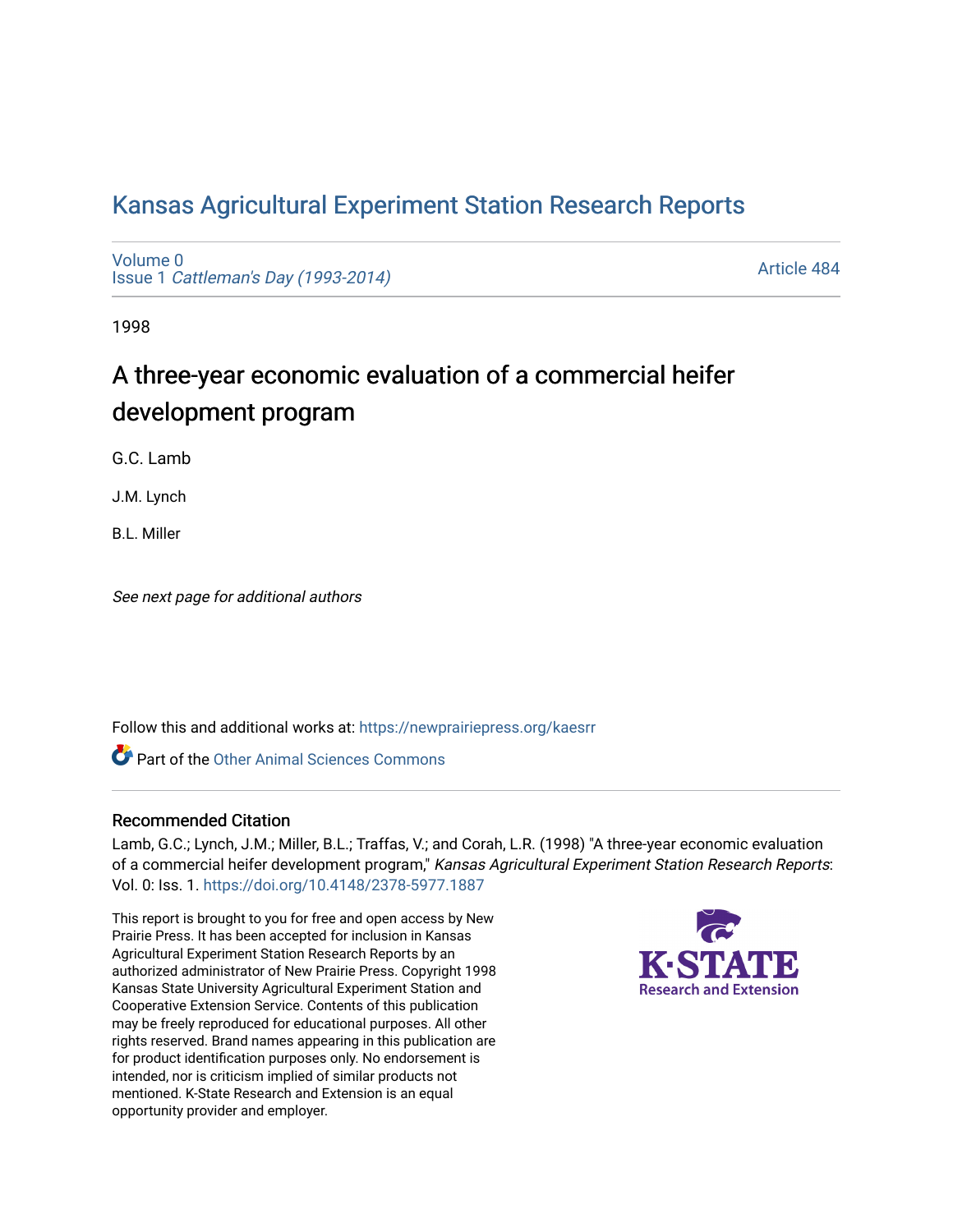# A three-year economic evaluation of a commercial heifer development program

## Abstract

In 1994, 1995, and 1996, a commercial heifer development operation purchased a total of 1542 potential replacement heifers. Heifers were purchased in the fall proceeding the spring breeding season and fed a silage-based diet during the developmental period. Before the breeding season began, heifers that failed to meet minimum requirements for pelvic area, average daily gain, body weight, disposition, or structural soundness were culled. During the first year, 42% of 483 heifers were culled, 17% of 468 heifers were culled in the second year, and 14% of 591 heifers in the third year. Estrus was synchronized and heifers were inseminated artificially (AI) for 30 days followed by 30 days of natural mating by cleanup bulls. Firstservice AI conception rates averaged 68% and overall pregnancy rates (AI + natural mating) averaged 95.1% over the 3-year period. Heifers culled prior to the breeding season realized a net profit of \$9 per head, whereas heifers diagnosed nonpregnant after the breeding season lost \$86, and heifers that aborted lost \$133. Profits for pregnant heifers sold were \$163 for first-service AI, \$138 for second-service AI, and \$83 for bull bred.

# Keywords

Kansas Agricultural Experiment Station contribution; no. 97-309-S; Report of progress (Kansas State University. Agricultural Experiment Station and Cooperative Extension Service); 804; Cattlemen's Day, 1998; Beef; Heifer development; Economic evaluation; Replacement Heifers

# Creative Commons License



This work is licensed under a [Creative Commons Attribution 4.0 License](https://creativecommons.org/licenses/by/4.0/).

### Authors

G.C. Lamb, J.M. Lynch, B.L. Miller, V. Traffas, and L.R. Corah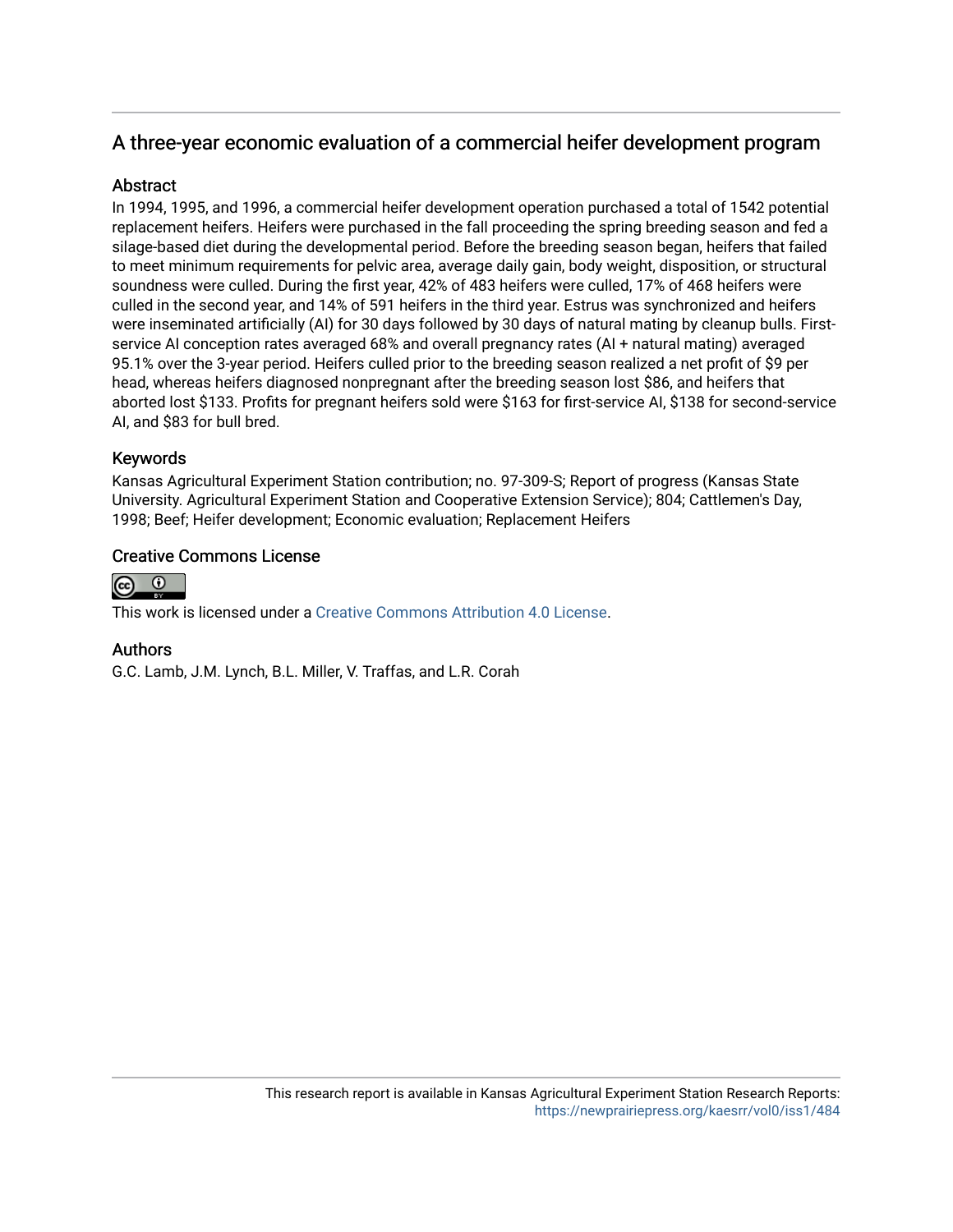## **A THREE-YEAR ECONOMIC EVALUATION OF A COMMERCIAL HEIFER DEVELOPMENT PROGRAM <sup>1</sup>**

*G. C. Lamb, J. M. Lynch , B. L. Miller , 2 3 V. Traffas , and L. R. Corah <sup>4</sup>*

#### **Summary**

In 1994, 1995, and 1996, a commercial heifer development operation purchased a total of 1542 potential replacement heifers. Heifers were purchased in the fall preceding The demand for genetically superior the spring breeding season and fed a silage- replacement heifers, artificially inseminated based diet during the developmental period. (AI) and synchronized to calve early in the Before the breeding season began, heifers calving season, has increased the popularity that failed to meet minimum requirements for and size of commercial heifer development pelvic area, average daily gain, body weight, operations in recent years. Heifers purchased disposition, or structural soundness were from these operations represent the future culled. During the first year, 42% of 483 genetics and profit potential in many cow-calf heifers were culled, 17% of 468 heifers were operations. Therefore, our purposes were to: culled in the second year, and 14% of 591 1) evaluate the economic performance of all heifers in the third year. Estrus was synchro-<br>pregnant and nonpregnant heifers sold by a nized and heifers were inseminated artificially commercial heifer developer during a 3-year (AI) for 30 days followed by 30 days of period and 2) determine any differences in natural mating by cleanup bulls. First-service profitability associated with genetic make-up. AI conception rates averaged 68% and overall pregnancy rates  $(AI + natural *matural*)$ averaged 95.1% over the 3-year period. Heifers culled prior to the breeding season A commercial heifer development facility realized a net profit of \$9 per head, whereas in north-central Kansas purchased 483 heifheifers diagnosed nonpregnant after the ers in the fall of 1994, 468 in 1995, and 591 breeding season lost \$86, and heifers that in 1996. Heifers were of either Angus aborted lost \$133. Profits for pregnant heif- (black) or Angus  $\times$  Hereford (black-whiteers sold were \$163 for first-service AI, \$138 face; BWF). Each group was treated in a for second-service AI, and \$83 for bull bred. similar manner during the 3 years. Heifers

(Key Words: Heifer Develpment, Economic Evaluation, Replacement Heifers.)

#### **Introduction**

#### **Experimental Procedures**

were fed a similar silage-based diet to gain an average of 1.5 lb per day. Shortly before

<sup>&</sup>lt;sup>1</sup>Appreciation is expressed to Losey Bros., Agra, Kansas for providing data for the study of this analysis.

<sup>&</sup>lt;sup>2</sup>Heartland Cattle Co., RR3, Box 134, McCook, Nebraska.

<sup>&</sup>lt;sup>3</sup>Virginia Extension Service, RR1, Box 30, Mt. Solon, Virginia.

Traffas Veterinary Service, Smith Center, Kansas. <sup>4</sup>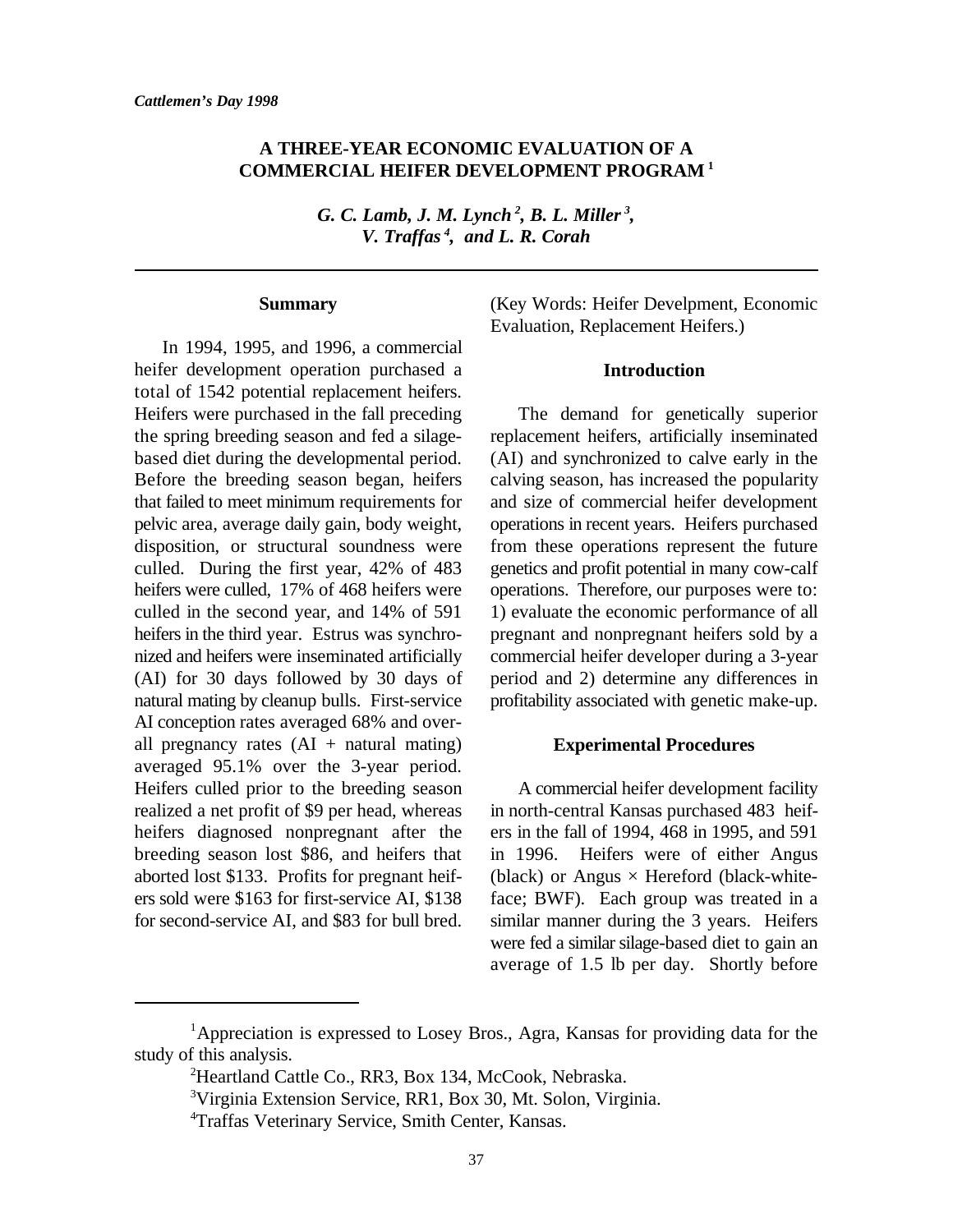purchased in the fall of 1994 were bred dur- of 468 heifers were culled, and 14% of 591 ing the spring of 1995), a prebreeding exam heifers were culled in the third year. was performed and heifers were culled on the Decreased culling percentages from the first basis of pelvic area, average daily gain, repro- to third year indicate improvement in initial ductive tract scores, disposition, or structural performance evaluation and heifer quality. soundness. All culled heifers were sent to a Some heifer sources were used only once. feedlot, where the heifer development opera- First-service AI conception rates and overall tor retained ownership until slaughter. pregnancy rates were similar among years

Estrus was synchronized in the remaining heifers by feeding MGA for 14 days, then Net profit or loss for the heifers sold injecting prostaglandin  $F_{2\alpha}$  (PGF) 17 to 19 days after MGA withdrawal. Heifers were years is summarized in Table 2. Heifers observed for estrus and inseminated 12 hr culled at the time of the prebreeding exams after first observed heat using semen from a and finished in a feedlot had a 3-year average sire with expected progeny differences (EPD) net profit of \$9, whereas heifers diagnosed as for small birth weights and above- average nonpregnant shortly after the breeding season tion continued for 30 days followed by 30 pregnant heifers that were then diagnosed AI and overall pregnancy rates were calcu- head. Average profits were \$163, \$139, and lated. \$83, respectively, for heifers sold pregnant

were sold directly through a local sale barn. economic importance of early culling and All pregnant heifers were wintered on native early breeding to cut the losses associated prairie grass or corn stalks until being re- with maintaining open heifers. turned to drylot facilities before a special replacement heifer sale during January of Heifers purchased during 1995 and 1996 nancy was reconfirmed to determine which during the spring of 1996 and 1997 were heifers had aborted since the previous preg-<br>separated into first- or second-service AI locally, whereas pregnant heifers were sorted Angus (BWF) or Angus ([black). Profitinto groups according to their pregnancy ability results are shown in Table 3. Among dates. **heifers** were nearly twice as profitable

#### **Results and Discussion**

age, first-service AI conception rates, and source. overall pregnancy rates over the 3-year period. During the first year, 42% of 483

each spring breeding season (i.e., heifers heifers were culled. In the second year, 17% and averaged 68.0% and 95.1%, respectively.

during the developmental period during all 3 growth characteristics. Artificial insemina- were sold for a net loss of \$86. The loss for days of natural mating by cleanup bulls. nonpregnant after wintering on native pasture Conception rates at first- and second- service and sold at a local sale barn was \$133 per Heifers open after the breeding season natural mating. The results emphasize the after first-service AI, second-service AI, or

1996, 1997, or 1998. At that time, preg- and subsequently inseminated artificially nancy diagnosis. Aborting heifers were sold groups according to their origin; Hereford  $\times$ status, genetic origin and expected calving first AI service, pregnant heifers, BWF Table 1 summarizes the culling percent- heifers did not seem to differ with genetic (P<.05) as black heifers in both years. In contrast, profitability of second-service